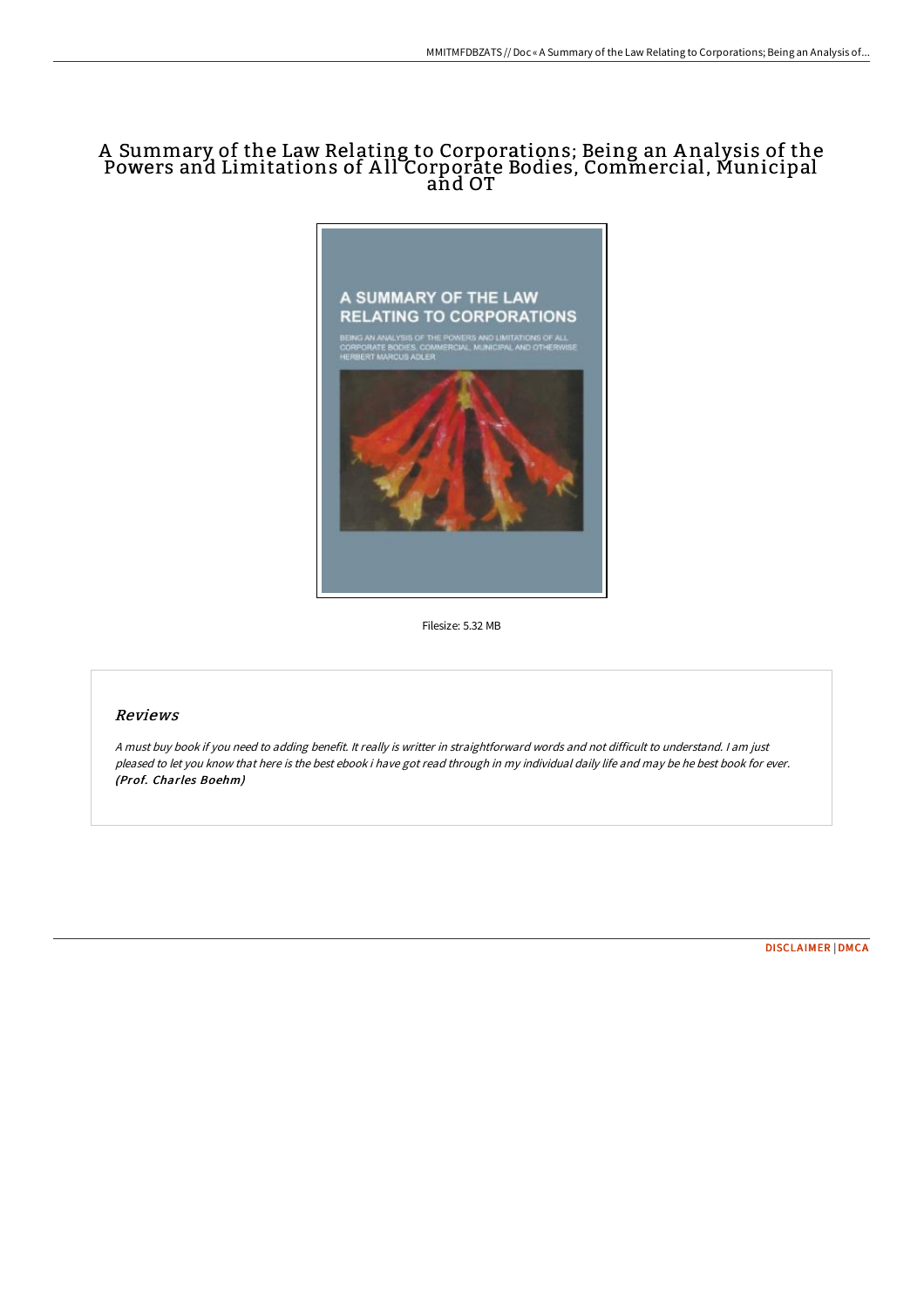## A SUMMARY OF THE LAW RELATING TO CORPORATIONS; BEING AN ANALYSIS OF THE POWERS AND LIMITATIONS OF ALL CORPORATE BODIES, COMMERCIAL, MUNICIPAL AND OT



Theclassics.Us, United States, 2013. Paperback. Book Condition: New. 246 x 189 mm. Language: English . Brand New Book \*\*\*\*\* Print on Demand \*\*\*\*\*.This historic book may have numerous typos and missing text. Purchasers can usually download a free scanned copy of the original book (without typos) from the publisher. Not indexed. Not illustrated. 1903 edition. Excerpt: . INDEX. ACCEPTANCE of charter, by whom, 36 express or implied, 35 in part, whether valid, 36 necessary, 35 of surrender of charter, 134 ACCOUNTING: FOR BENEFITS, of money borrowed ultra vires, 120 where contract of corporation void for want of teal, 08 ACQUIESCENCE. of corporation in act of agent, 131 ACT OP PARLIAMENT, corporations created by, 33, 37 seldom in former times, 37 creating corporation, model clauses for, 143-150 giving Crown power to create certain corporaticns in futuro, 38 mercantile companies now usually created directly or indirectly by, 38 private, 38 when necessarj , 37 ACTIONS, 108-110 ADMINISTRATOR, coloration cannot le, 83 ADMISSIONS, of individual member, 109 oFicers or agents, 109 ADVANTAGES OF INCORPORATION, 7 AGENT OF A CORPORATION, acting ultra vires is personally liable, 120 authority of, 127 corporation and, may both be bound, 128 liability of corporation for acts of, done after incorporation, where agent has authority, 130 even where there is an informality, 130 where agent has exceeded his authority, but cor-poration ratifies, 131 done before incorporation. See also Promoters. corporation not bound and cannot ratify, 128 equitable modification of the principle, 128-130 personal liability of, for a tort committed by him, 127 for breach of warranty of authority, 127 where he contracts in his own name, 127 where he assumes to contract for corporation before its existence, 128 tort by. See Tort. AIDS, TALLIAGES AND FINES exacted from unincor orated district, 14 ALIENS can be members of a trading...

**E** Read A Summary of the Law Relating to [Corporations;](http://albedo.media/a-summary-of-the-law-relating-to-corporations-be.html) Being an Analysis of the Powers and Limitations of All Corporate Bodies, Commercial, Municipal and OT Online

甸 Download PDF A Summary of the Law Relating to [Corporations;](http://albedo.media/a-summary-of-the-law-relating-to-corporations-be.html) Being an Analysis of the Powers and Limitations of All Corporate Bodies, Commercial, Municipal and OT